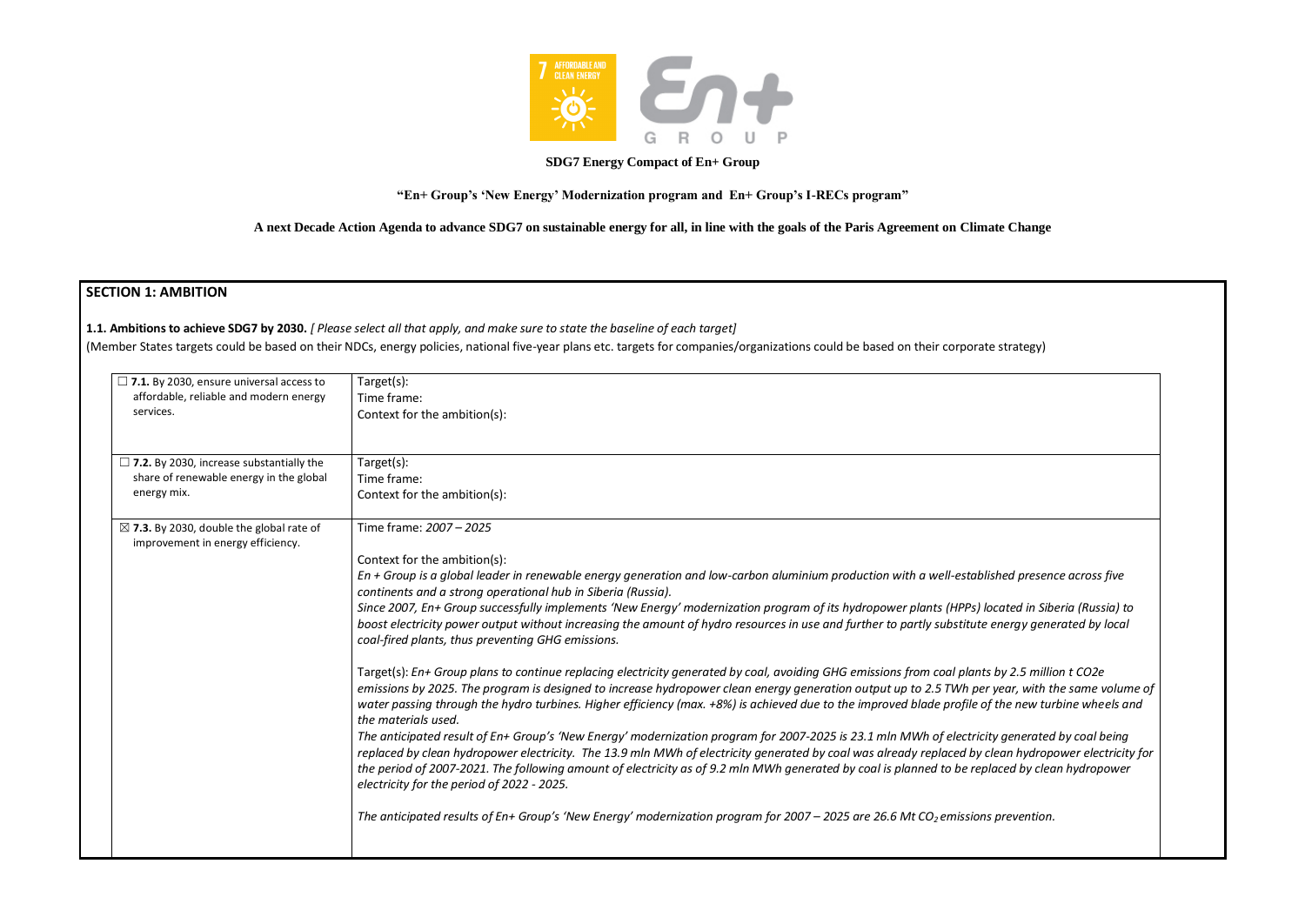| $\boxtimes$ 7.a. By 2030, enhance international<br>cooperation to facilitate access to clean<br>energy research and technology, including<br>renewable energy, energy efficiency and<br>advanced and cleaner fossil-fuel<br>technology, and promote investment in<br>energy infrastructure and clean energy<br>technology.                           | Time frame: 2030<br>Context for the ambition(s):<br>En+ Group, the world's leading producer of low carbon aluminium and largest private sector generator of hydropower, has become the first energy<br>producer and supplier in Russia certified to trade international renewable energy certificates (I-RECs). Since December 2020, En+ Group supplies I-<br>RECs to national and international end-consumers corresponding to the electric energy produced by En+ Group's Krasnoyarsk Hydropower Plant and<br>Abakan Solar Power Plant located in Siberia.                                                                                                                                                                                                                                                                                                                                                                                                                                                                                                                                                                                                                                                                                                                                                                                                                                                 |
|------------------------------------------------------------------------------------------------------------------------------------------------------------------------------------------------------------------------------------------------------------------------------------------------------------------------------------------------------|--------------------------------------------------------------------------------------------------------------------------------------------------------------------------------------------------------------------------------------------------------------------------------------------------------------------------------------------------------------------------------------------------------------------------------------------------------------------------------------------------------------------------------------------------------------------------------------------------------------------------------------------------------------------------------------------------------------------------------------------------------------------------------------------------------------------------------------------------------------------------------------------------------------------------------------------------------------------------------------------------------------------------------------------------------------------------------------------------------------------------------------------------------------------------------------------------------------------------------------------------------------------------------------------------------------------------------------------------------------------------------------------------------------|
|                                                                                                                                                                                                                                                                                                                                                      | Target(s): En+ Group stands for moving towards "clean" development through the joint efforts of the international community. One of the<br>instruments for encouraging and financing green projects is the International Renewable Energy Certification Standard (International Renewable<br>Energy Certificate Standard, I-REC), which can also become one of the mechanisms of Article 6 of the Paris Agreement to promote green international<br>development.                                                                                                                                                                                                                                                                                                                                                                                                                                                                                                                                                                                                                                                                                                                                                                                                                                                                                                                                             |
|                                                                                                                                                                                                                                                                                                                                                      | En+ Group aims at working on cross-border recognition of I-RECs through various channels. It will expand the geographical scope of I-RECs usage to<br>accelerate decarbonisation plans of international end-consumers. Clean energy producers will receive additional opportunities to stimulate the<br>development of green capacities. En + Group looks at the I-RECs market as at one of the crucial instruments of the international renewable energy<br>market and provides the corresponding volume of clean electricity that exceeds the current En+ Group's own needs, including the needs of its Metals<br>segment UC RUSAL in generation of clean hydropower energy. The En+ Group's estimated annual sales of green capacities in future will depend on a<br>number of factors and range from 2.5 million I-RECs to 3.5 million I-RECs. If cross-border recognition of I-RECs happens, these volumes become<br>available to a broader number of end-consumers<br>By launching I-RECs program, En+ Group contributes to minimizing carbon impact of the international end-consumers through facilitating their<br>consumption of clean energy. In 2020-2021, En+ Group will supply 1 mln. I-RECs. An I-REC (International Renewable Energy Certificate) is a type of<br>Energy Attribute Certificate (EAC), which represents one-megawatt hour (MWh) of electricity produced by renewable sources. |
| $\Box$ 7.b. By 2030, expand infrastructure and<br>upgrade technology for supplying modern<br>and sustainable energy services for all in<br>developing countries, in particular least<br>developed countries, small island<br>developing States, and land-locked<br>developing countries, in accordance with<br>their respective programs of support. | Target(s):<br>Time frame:<br>Context for the ambition(s):                                                                                                                                                                                                                                                                                                                                                                                                                                                                                                                                                                                                                                                                                                                                                                                                                                                                                                                                                                                                                                                                                                                                                                                                                                                                                                                                                    |
| Time frame: 2030 - 2050                                                                                                                                                                                                                                                                                                                              | 1.2. Other ambitions in support of SDG7 by 2030 and net-zero emissions by 2050. [Please describe below e.g., coal phase out or reforming fossil fuel subsidies etc.]<br>Target(s): Reducing greenhouse gas emissions is a key strategic goal of the En+ Group. In January 2021, the En+ Group announced its ambition to achieve net zero carbon emissions by 2050 and<br>to reduce greenhouse gas ("GHG") emissions by at least 35% by 2030 (Scope 1 and 2, as benchmarked against the Group's 2018 GHG emissions). To achieve this, the En+ Group is modernizing its<br>facilities, under the "New Energy" program, and introducing the best available technologies as well as developing new ones such as Inert Anode.<br>Context for the ambition(s): In 2019, the En+ Group's Metals segment, UC RUSAL, produced 6% of the world's aluminium and its power segment, and EuroSibEnergo, part of En+ Group's power<br>business, generated over 64 TWh of clean hydropower. The En+ Group believes that the targets announced today represent the most ambitious carbon reduction targets yet seen in the global<br>aluminium industry, setting a new standard in one of the most energy intensive industries in the global economy.                                                                                                                                                                        |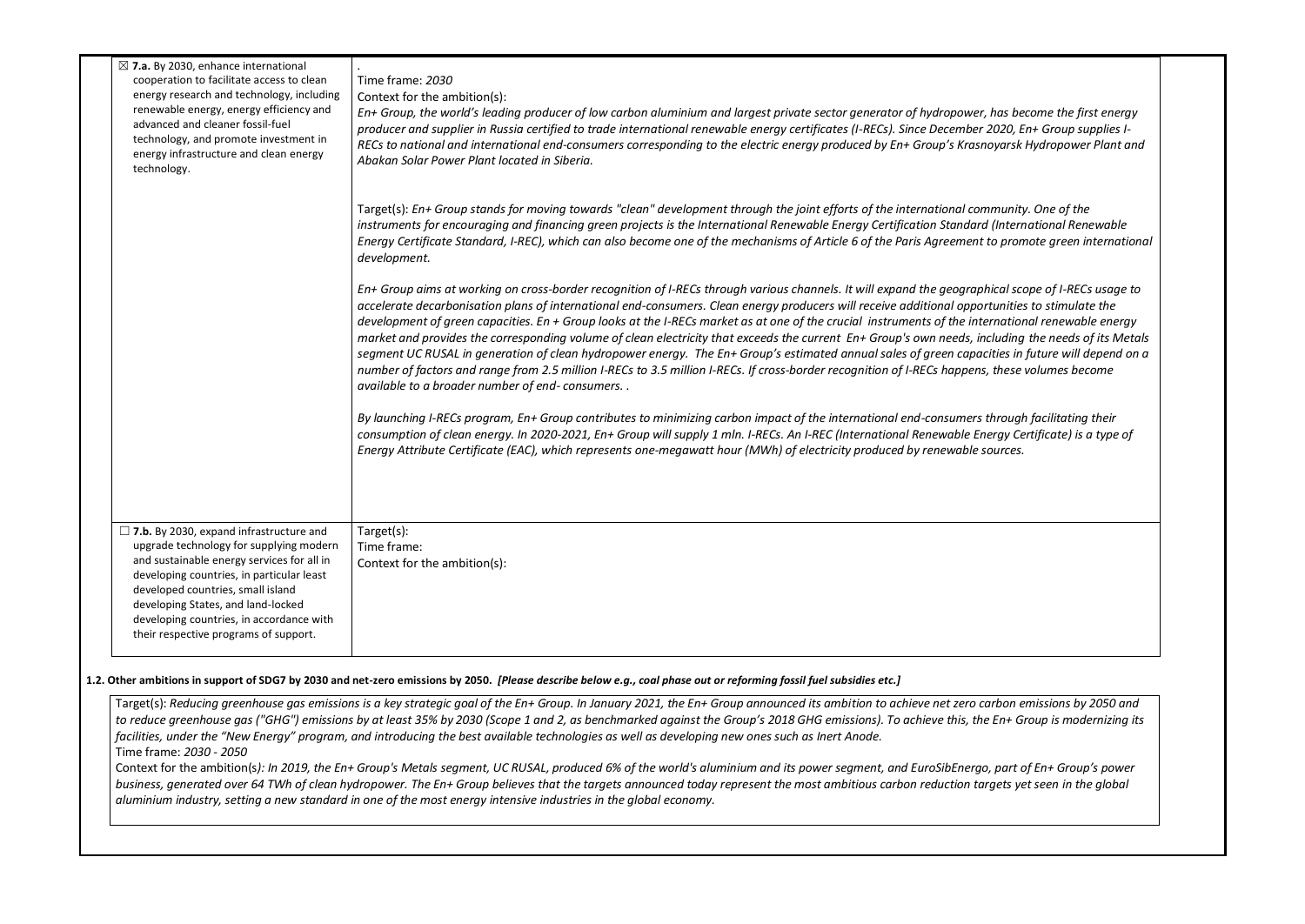# **SECTION 2: ACTIONS TO ACHIEVE THE AMBITION**  2.1. Please add at least one key action for each of the elaborated ambition(s) from section 1. *[Please add rows as needed]. Description of action (please specify for which ambition from Section 1)*  Action 3: *Energy Efficiency* ▪ *Since 2007, En+ Group actively implements 'New Energy' modernization program of its hydropower plants (HPPs) located in Siberia.*  ▪ *En+ Group's 'New Energy' program aims at increasing the clean energy output by 2.5 TWh per year by 2025 with the same water volumes passing through the HPP turbines.*  ▪ *Each HPP has its own modernization schedule.*  ▪ *The program helps to partly substitute energy generated by local coal-fired plants and allows preventing GHG emissions. Thus, the following volume of electricity - 13.9 mln MWh - generated by coal was already replaced by clean hydropower electricity for the period of 2007-2021. The following volume of electricity as of 9.2 mln MWh generated by coal is planned to be replaced by clean hydropower electricity for the period of 2022 - 2025.* ■ *From 2007 until 2019, En+ Group's 'New Energy' modernization program helped to prevent 11.5 Mt CO<sub>2</sub> emissions. The anticipated results of En+ Group's 'New Energy' modernization program for 2007 – 2025 are 26.6 Mt CO2 emissions prevention. Start and end date 2007 – 2025 Description of action (please specify for which ambition from Section 1)* Action 7.a. *International Cooperation En+ Group actively implements I-RECs program, having launched Russia's first I-RECs as further demonstration of En+ Group's commitment to address the global climate crisis. In 2020-2021, En+ Group will supply 1 million of I-RECs. Ongoing till 2050, the middle date*   $t$ *arget Description of action (please specify for which ambition from Section 1)* **Start and data and data and data and data and data and data and data and data and data and data and data and data and data and data and data and d** *Description of action (please specify for which ambition from Section 1)* **Start and data and data and data and data and data and data and data and data and data and data and data and data and data and data and data and d**

# **SECTION 3: OUTCOMES**

3.1*.* Please add at least one measurable and time-based outcome for **each** of the actions from section 2. *[Please add rows as needed].*

| <b>Outcome</b>                                                                                                                                                                                                                                                                                                   | By 2025 |
|------------------------------------------------------------------------------------------------------------------------------------------------------------------------------------------------------------------------------------------------------------------------------------------------------------------|---------|
| Outcome for Action 3: Energy Efficiency                                                                                                                                                                                                                                                                          |         |
| En+ Group plans to continue replacing electricity generated by coal, avoiding GHG emissions from coal plants by 2.5 million t of CO2e<br>emissions per year by 2025. The expected results of En+ Group's 'New Energy' modernization program for 2007 – 2025 are 26.6 Mt CO <sub>2</sub><br>emissions prevention. |         |
| The anticipated result of En+ Group's 'New Energy' modernization program for 2007-2025 is 23.1 mln MWh of electricity generated by<br>coal being replaced by clean hydropower electricity. The 13.9 mln MWh of electricity generated by coal was already replaced by clean                                       |         |

| t and end date<br>$7 - 2025$               |  |
|--------------------------------------------|--|
|                                            |  |
|                                            |  |
|                                            |  |
|                                            |  |
| oing till 2050, the middle date<br>et 2030 |  |
|                                            |  |
| t and end date                             |  |
| t and end date                             |  |
|                                            |  |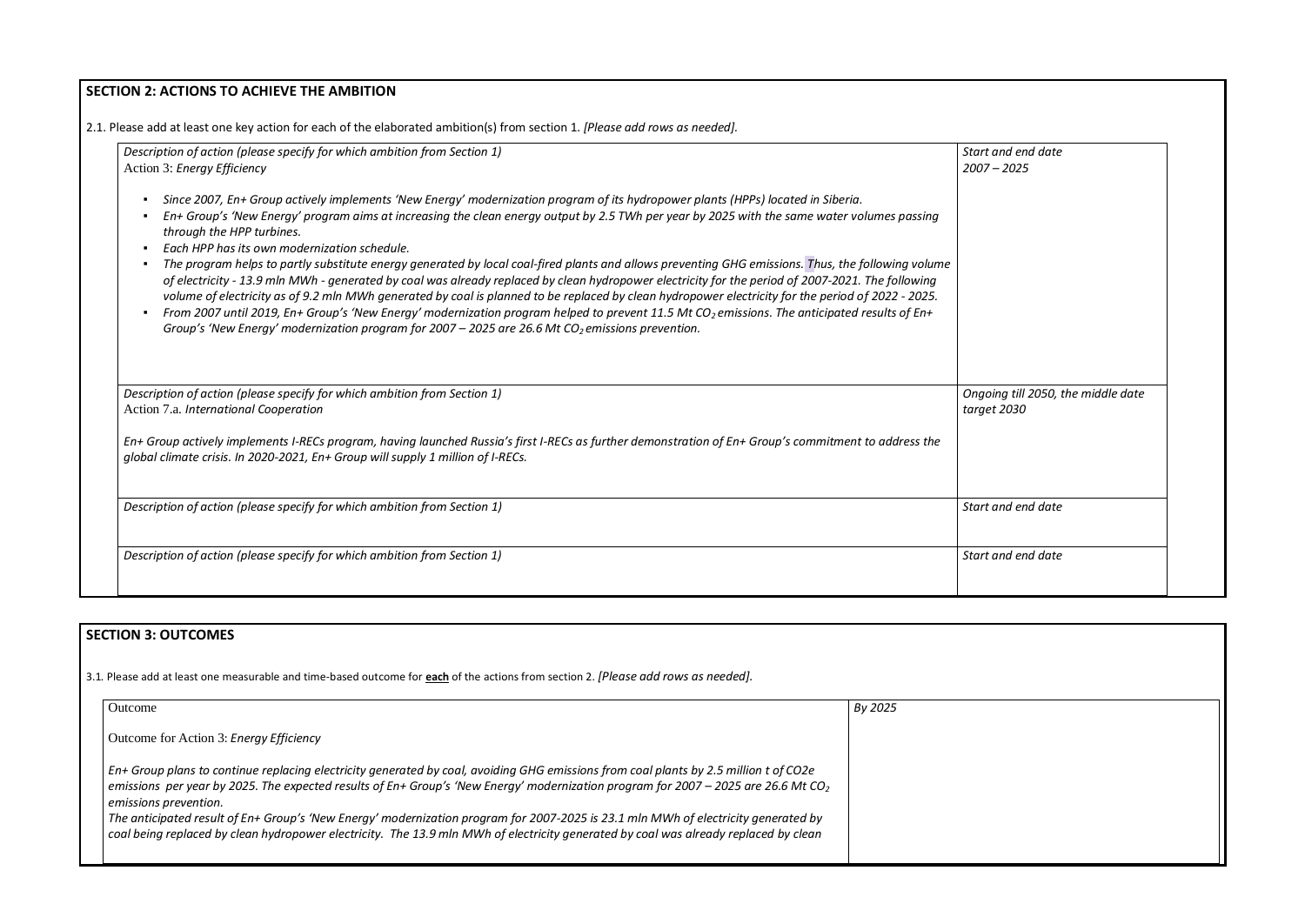| hydropower electricity for the period of 2007-2021. The following amount of electricity as of 9.2 mln MWh generated by coal is planned<br>to be replaced by clean hydropower electricity for the period of 2022 - 2025.                                                                                                                                                                                                                               |         |
|-------------------------------------------------------------------------------------------------------------------------------------------------------------------------------------------------------------------------------------------------------------------------------------------------------------------------------------------------------------------------------------------------------------------------------------------------------|---------|
| En+ Group's 'New Energy' program aims at increasing the clean energy output by 2.5 billion kWh per year by 2025 with the same water<br>volumes passing through the hydropower plants turbines.                                                                                                                                                                                                                                                        |         |
| Outcome for Action 4: International Cooperation                                                                                                                                                                                                                                                                                                                                                                                                       |         |
| En+ Group stands for moving towards "clean" development through the joint efforts of the international community. One of the<br>instruments for encouraging and financing green projects is the International Renewable Energy Certification Standard (International<br>Renewable Energy Certificate Standard, I-REC), which can also become one of the mechanisms of Article 6 of the Paris Agreement to<br>promote green international development. | By 2030 |
| En+ Group aims at working on cross-border recognition of I-RECs through various channels. It will expand the geographical scope of I-<br>RECs usage to accelerate decarbonisation plans of international end-consumers. Clean energy producers will receive additional<br>opportunities to stimulate the development of green capacities.                                                                                                             |         |

# **SECTION 4: REQUIRED RESOURCES AND SUPPORT**

4.1. Please specify required finance and investments for **each** of the actions in section 2.

Action 3: Energy Efficiency

*En+ Group's Investment into 'New Energy' program is expected to total RUB 21 billion in the period up to 2026 (around USD 284.3 million as of 31 December 2020).*

Action 4: International Cooperation

*No particular investment is required*

4.2. [For countries only] In case support is required for the actions in section 2, please select from below and describe the required support and specify for which action.

*[Examples of support for Member States could include: Access to low-cost affordable debt through strategic de-risking instruments, capacity building in data collection; development of integrated energy plans and energy transition pathways; technical assistance, etc.]*

| $\Box$ Financing            | Description        |
|-----------------------------|--------------------|
| $\Box$ In-Kind contribution | Description        |
|                             |                    |
| $\Box$ Technical Support    | Description        |
| $\Box$ Other/Please specify | <b>Description</b> |
|                             |                    |

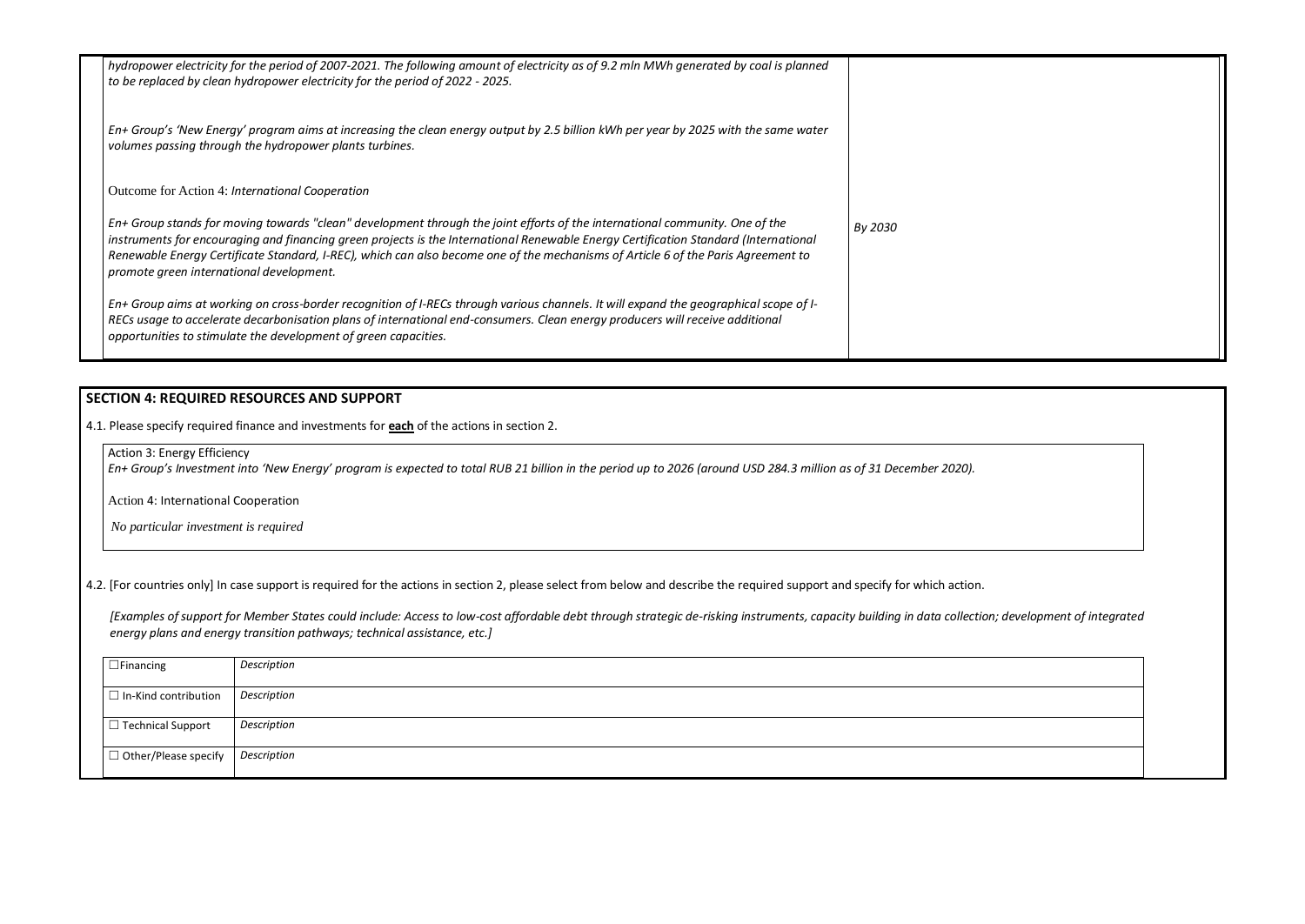# **SECTION 5: IMPACT**

5.1. Countries planned for implementation including number of people potentially impacted.

*The Hydropower Plants efficiency will match that of the world's best performers after the En+ Group's 'New Energy' program completed, providing for better reliability and a higher quality power supply to Siberian consumers. On top of the expected economic improvement, the New Energy program will positively affect the environment of the Siberian regions (Russia) in which En+ Group operates. Hydroelectric energy is used to partially replace the energy generated by coal-fired power plants and thus prevent 26.6 Mt CO<sub>2</sub> for the period 2007 – 2025.* 

#### Action 3: Energy Efficiency

Action 4: International Cooperation

*The En+ Group's I-RECs program and further work on cross-border recognition of I-RECs character will positively affect the enlargement of the possible mechanisms of Article 6 under the Paris Agreement to promote green international development.*

The deployment of new hydro power generators, replacement of runners and transformers at En+ Group's Hydropower Plants within En+ Group's "New Energy' modernization program will *increase the efficiency of HPPs work and ultimately the amount of hydro power output, thus finally reducing the reliance on electricity generated by coal plants. This will generate economic*  and social value for the target communities in Siberia and improve environmental living standards since a certain amount of CO<sub>2</sub> is prevented. By focusing on providing access to more clean and affordable hydropower electricity in Siberia, En+ Group's Energy Compact will help partially displace the environmental costs of using energy from coal power and contribute to a wide *range of Sustainable Development Goals (SGGs):*

5.2. Alignment with the 2030 Agenda for Sustainable Development – Please describe how **each** of the actions from section 2 impact advancing the SDGs by 2030. *[up to 500 words, please upload supporting strategy documents as needed]* 

*Launching of I-RECs program by En+ Group and working on cross-border recognition of I-RECs through various channels and with various stakeholders will support the variety of market-based*  solutions to address the global climate crisis at a corporate, national, and international levels. Cross-border recognition of I-RECs promoted by En+ Group will enable green power leaders to *attract additional foreign investment. By focusing on issuing more I-RECs and their cross-border recognition, En+ Group will help to make green transformation inclusive, enabling all*  participants of the market to cover their carbon footprint. This En+ Group's Energy Compact contributes to a wide range of Sustainable Development Goals (SGGs):

Action 1: Universal access: n\a

Action 2: Renewable Energy: n\a

Action 3: Energy Efficiency:

- *SDG 7: Providing access to clean and affordable energy.*
- *SDG 9: Promoting innovative and sustainable infrastructure.*
- *SDG 13: Accelerating climate action through the abatement of the fossil fuel use*

### Action 4: International Cooperation

- *SDG 7: Providing access to clean and affordable energy.*
- *SDG 13: Accelerating climate action through the abatement of the fossil fuel use*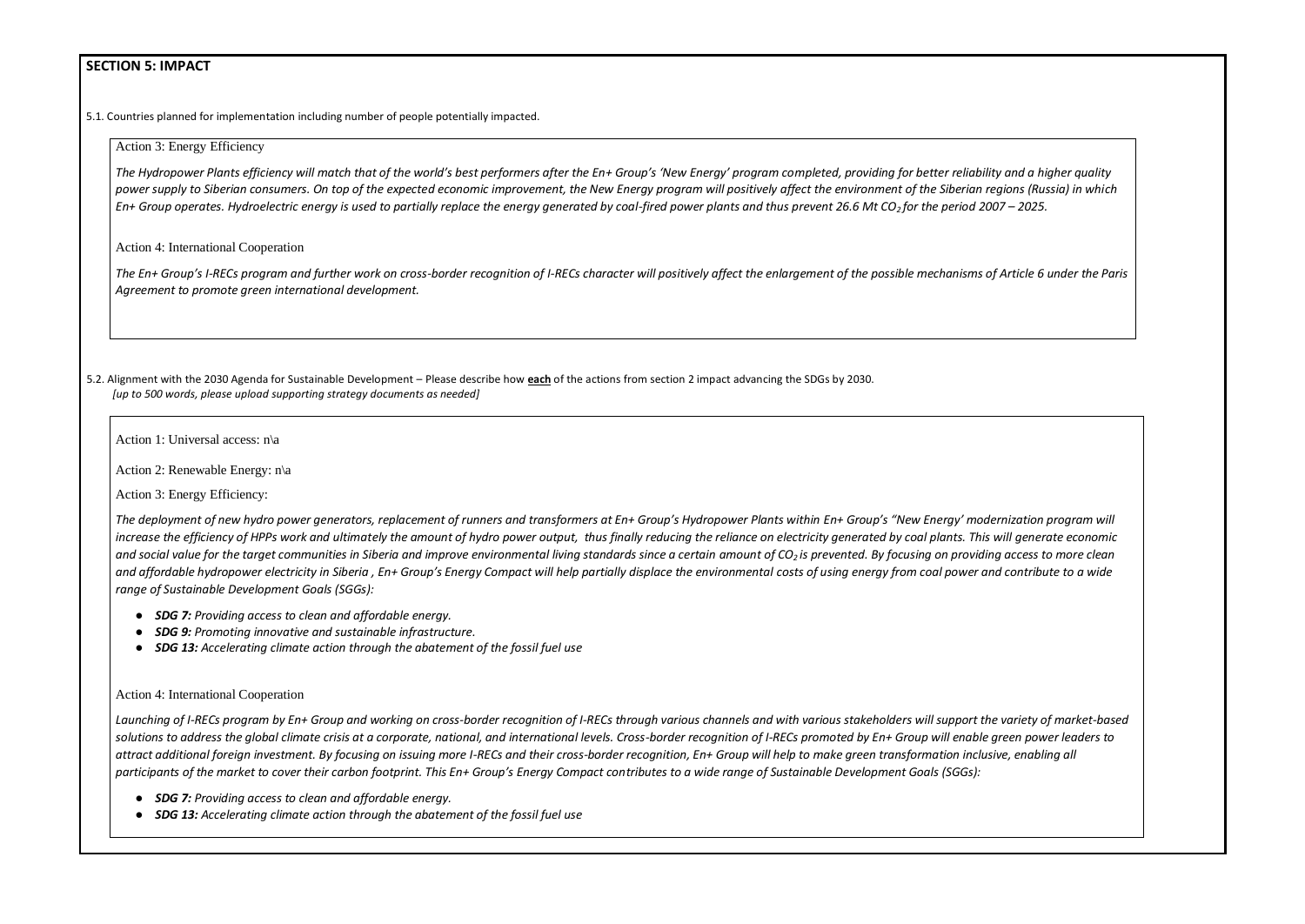5.3. Alignment with Paris Agreement and net-zero by 2050 - Please describe how each of the actions from section 2 align with the Paris Agreement and national NDCs (if applicable) and support the net-zero emissions by 2050. *[up to 500 words, please upload supporting strategy documents as needed]* 

#### Action 3: Energy Efficiency:

*The energy efficiency actions contained in En+ Group's 'New Energy' modernization program are aligned with En+ Group's commitment to achieve net zero emissions by 2050, and to reduce greenhouse gas ("GHG") emissions by at least 35% by 2030 (Scope 1 and 2, as benchmarked against the Group's 2018 GHG emissions) as indicated in En+ Group's corporate documents.*

The En+ Group's I-RECs program and further work on cross-border recognition of I-RECs character will positively affect the fulfilment of net -zero commitments by other companies without *geographical limitations since cross-border recognition is one of the ways of the enlargement of the possible mechanisms of Article 6 under the Paris Agreement to promote green international development.*

Action 3: International Cooperation

## **SECTION 6: MONITORING AND REPORTING**

6.1. Please describe how you intend to track the progress of the proposed outcomes in section 3. Please also describe if you intend to use other existing reporting frameworks to track progress on the proposed outcomes.

### Action 3: Energy Efficiency:

*Annual electricity power output increase due to the upgrades of the hydropower generators, replacement of runners, transformers: The En+ Group tracks this indicator under the methodology within 'New Energy' modernization program. The figures on increase as well as GHG emissions prevention are reported publicly annually.* 

Action 4: International Cooperation:

*Annual increase of I-RECs deliveries to international end-consumers: The En+ Group tracks this indicator under the number of concluded agreements with brokerage companies and endconsumers. The figures on deliveries and issues of I-RECs by En+ Group are reported publicly annually.* 

## **SECTION 7: GUIDING PRINCIPLES CHECKLIST**

Please use the checklist below to validate that the proposed Energy Compact is aligned with the guiding principles.

**I. Stepping up ambition and accelerating action** - Increase contribution of and accelerate the implementation of the SDG7 targets in support of the 2030 Agenda for Sustainable Development for Paris Agreement

I. 1. Does the Energy Compact strengthen and/or add a target, commitment, policy, action related to SDG7 and its linkages to the other SDGs that results in a higher cumulative impact compared to existing frameworks?

☒Yes ☐No

- *I.2. Does the Energy Compact increase the geographical and/or sectoral coverage of SDG7 related efforts?* ☒Yes ☐No
- I.3. Does the Energy Compact consider inclusion of key priority issues towards achieving SDG7 by 2030 and the net-zero emission goal of the Paris Agreement by 2050 as defied by latest global analysis and data including t *outcome of the Technical Working Groups?* ☒Yes ☐No
- **II. Alignment with the 2030 agenda on Sustainable Development Goals** Ensure coherence and alignment with SDG implementation plans and strategies by 2030 as well as national development plans and priorities.
	- *II.1. Has the Energy Compact considered enabling actions of SDG7 to reach the other sustainable development goals by 2030?* ⊠Yes □No
	- *II.2. Does the Energy Compact align with national, sectoral, and/or sub-national sustainable development strategies/plans, including SDG implementation plans/roadmaps?* ☒Yes ☐No

*II.3. Has the Energy Compact considered a timeframe in line with the Decade of Action?* ⊠Yes □No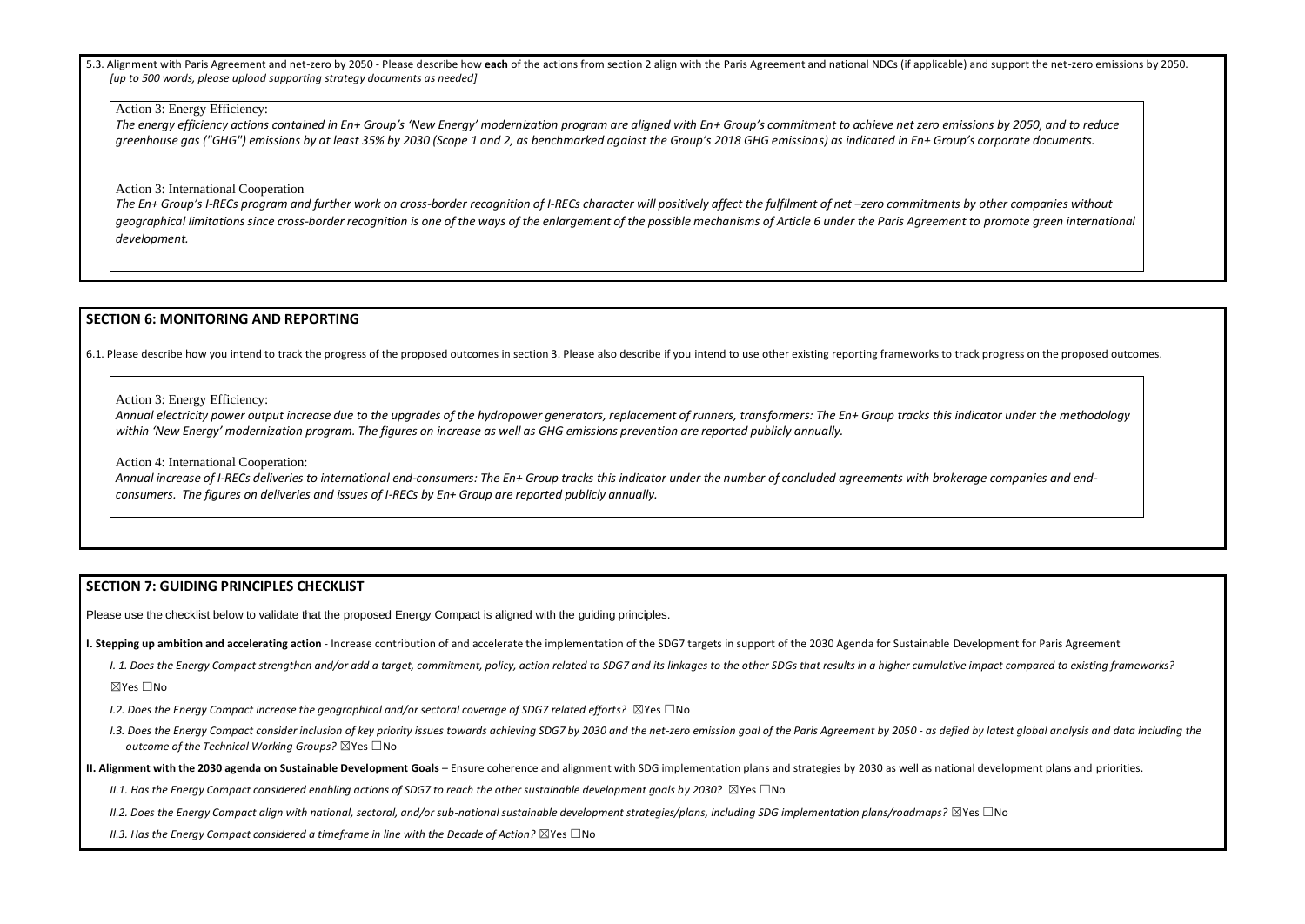**III. Alignment with Paris Agreement and net-zero by 2050** - Ensure coherence and alignment with the Nationally Determined Contributions, long term net zero emission strategies.

*III.1. Has the Energy Compact considered a timeframe in line with the net-zero goal of the Paris Agreement by 2050?* ⊠Yes □No

*III.2. Has the Energy Compact considered energy-related targets and information in the updated/enhanced NDCs?* ⊠Yes □No

*III.3. Has the Energy Compact considered alignment with reaching the net-zero emissions goal set by many countries by 2050?* ⊠Yes □No

**IV. Leaving no one behind, strengthening inclusion, interlinkages, and synergies** - Enabling the achievement of SDGs and just transition by reflecting interlinkages with other SDGs.

*IV.1. Does the Energy Compact include socio-economic impacts of measures being considered?* ⊠Yes □No

*IV.2. Does the Energy Compact identify steps towards an inclusive, just energy transition?* ⊠Yes □No

*IV.3. Does the Energy Compact consider measures that address the needs of the most vulnerable groups (e.g. those impacted the most by energy transitions, lack of energy access)?* ⊠Yes □No

☐ Civil Society organization/Youth  $\Box$  Philanthropic Organization

**V. Feasibility and Robustness -** Commitments and measures are technically sound, feasible, and verifiable based a set of objectives with specific performance indicators, baselines, targets and data sources as needed.

V.1. Is the information included in the Energy Compact based on updated quality data and sectoral assessments, with clear and transparent methodologies related to the proposed measures? ⊠Yes □No

*V.2. Has the Energy Compact considered inclusion of a set of SMART (specific, measurable, achievable, resource-based and time based) objectives?* ⊠Yes □No

V.3. Has the Energy Compact considered issues related to means of implementation to ensure feasibility of measures proposed (e.g. cost and financing strategy, technical assistant needs and partnerships, policy and regulato *gaps, data and technology)?* ⊠Yes □No

*Contact person: Liubov Yaroshenko for En+ Group's Energy Compact: En+ Group's 'New Energy' Modernization program, [YaroshenkoLA@enplus.ru](mailto:YaroshenkoLA@enplus.ru) , + 7 495 642 79 Contact person: Andrey Sapozhnikov for En+ Group's Energy Compact: En+ Group's I-RECs program[, SapozhnikovAI@enplus.ru](mailto:SapozhnikovAI@enplus.ru) , + 7 495 642 79 37* 

## **SECTION 8: ENERGY COMPACT GENERAL INFORMATION**

8.1. Title/name of the Energy Compact

*En+ Group Energy Compact: En+ Group's 'New Energy' Modernization program and En+ Group's I-RECs program*

8.2. Lead entity name (for joint Energy Compacts please list all parties and include, in parenthesis, its entity type, using entity type from below)

8.3. Lead entity type

☐ Government

☐ Non-Governmental Organization (NGO)

☒ Private Sector

☐ Local/Regional Government

 $\Box$  Multilateral body /Intergo

 $\Box$  Academic Institution /Sci

□ Other relevant actor

#### 8.4. Contact Information

8.5. Please select the geographical coverage of the Energy Compact

☐Africa ☐Asia and Pacific ☒Europe ☐Latin America and Caribbean ☐North America ☐West Asia ☐Global

| overnmental Organization |  |
|--------------------------|--|
|                          |  |
| entific Community        |  |
|                          |  |
|                          |  |
|                          |  |
|                          |  |
|                          |  |
|                          |  |
| $\overline{37}$          |  |
|                          |  |
|                          |  |
|                          |  |
|                          |  |
|                          |  |
|                          |  |